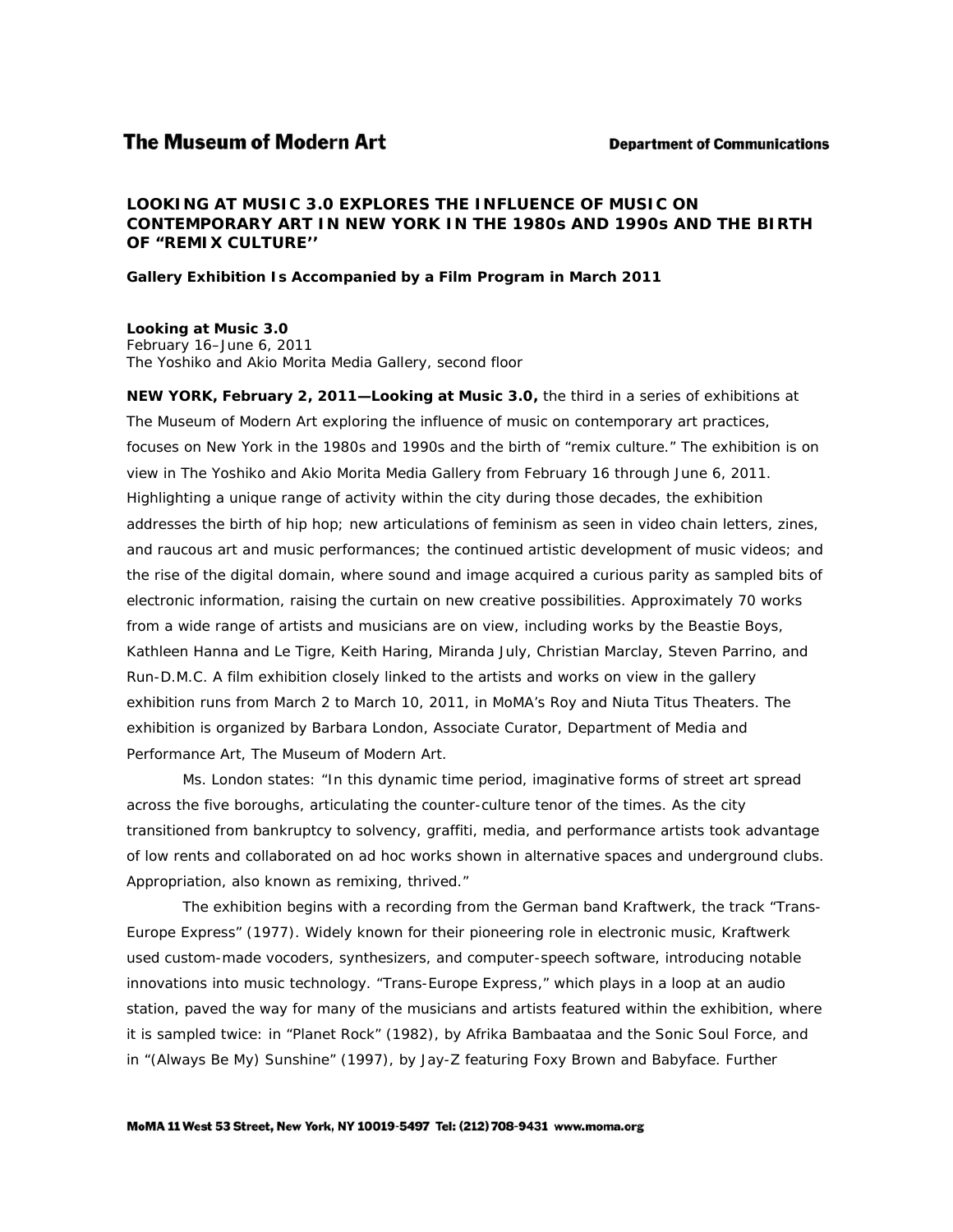exploring New York–based hip hop artists, the exhibition includes music by the Beastie Boys, Run-D.M.C., and the Wu-Tang Clan, with audio tracks by each of the artists playing at audio stations. Beginning with neighborhood parties in the South Bronx in the early 1970s, hip hop eventually expanded the geography of New York's Manhattan-centric music scene and became the dominant cultural movement among urban minorities in the 1980s.

The exhibition next looks at the ways musicians and artists responded to the city in the 1980s and early 1990s. With New York bankrupt, the AIDS crisis reaching its zenith, and drug use wreaking havoc on many neighborhoods, a wave of activism swept through the art and music worlds. Artists addressed topics such as the ongoing discrimination of the black community, as seen in Spike Lee's video for Public Enemy's "Fight the Power" (1989), and the government's refusal to acknowledge the AIDS epidemic, as denounced by Keith Haring in his poster *IGNORANCE=FEAR/SILENCE=DEATH* (1989). Graffiti art had leapt from the street to the page, as seen in a print by the graffiti artist Lee Quinones, *CENTURY OF THE WIND* (1991), which is included in the exhibition.

The following section focuses on *Tellus Audio Cassette Magazine*, which launched in 1983 as a subscription-only bimonthly from the Lower East Side, a rough area of the city and a hotbed of creative activity. The brainchild of visual artist Joseph Nechtaval, curator Claudia Gould, and composer Carol Parkinson, and produced through the experimental recording studio Harvestworks/Studio PASS, *Tellus* magazine supported some of the city's most innovative collaborations between artists and musicians for almost 20 years. The exhibition includes sound files from *Tellus* playing at an audio station, adjoined with the Double LP compilation *TellusTools*  with a cover design by Christian Marclay.

A range of works by Christian Marclay, along with music by Brian Eno, David Byrne, and John Zorn, are part of the exhibition; each was a prominent figure in New York's experimental art and music scenes of the 1980s and early 1990s. All four were interested in experimental composition and brought art theory to new music. A set of collaged vinyl records by Marclay, *Recycled Records* (1981–85), is on display, along with tracks by Eno and Byrne, artists who pioneered ambient and non-Western music crossovers, playing at audio stations. Zorn, a distinguished avant-garde composer, fused multiple genres, including jazz and punk, working with his band Naked City. A recording of "Speedfreaks," a song performed by Naked City, plays in a loop within the exhibition.

As audio and video technology advanced and television was affected by MTV, artists reflected upon how commercial entities controlled mass communication and used technology to shape modern culture. Karen Finley, Dara Birnbaum, and Martha Rosler utilized this technology to criticize stereotypes of women promoted in the mass media, as seen in Birnbaum's *Pop-Pop Video*  (1980); an audio track by Finley, *Tales of Taboo* (1986); and a plate and track from Rosler's untitled print portion of the portfolio *ARTIFACTS AT THE END OF THE DECADE* (1981). The limits of technology and its potential as a tool for activism are explored by the video work of Tom Kalin,

2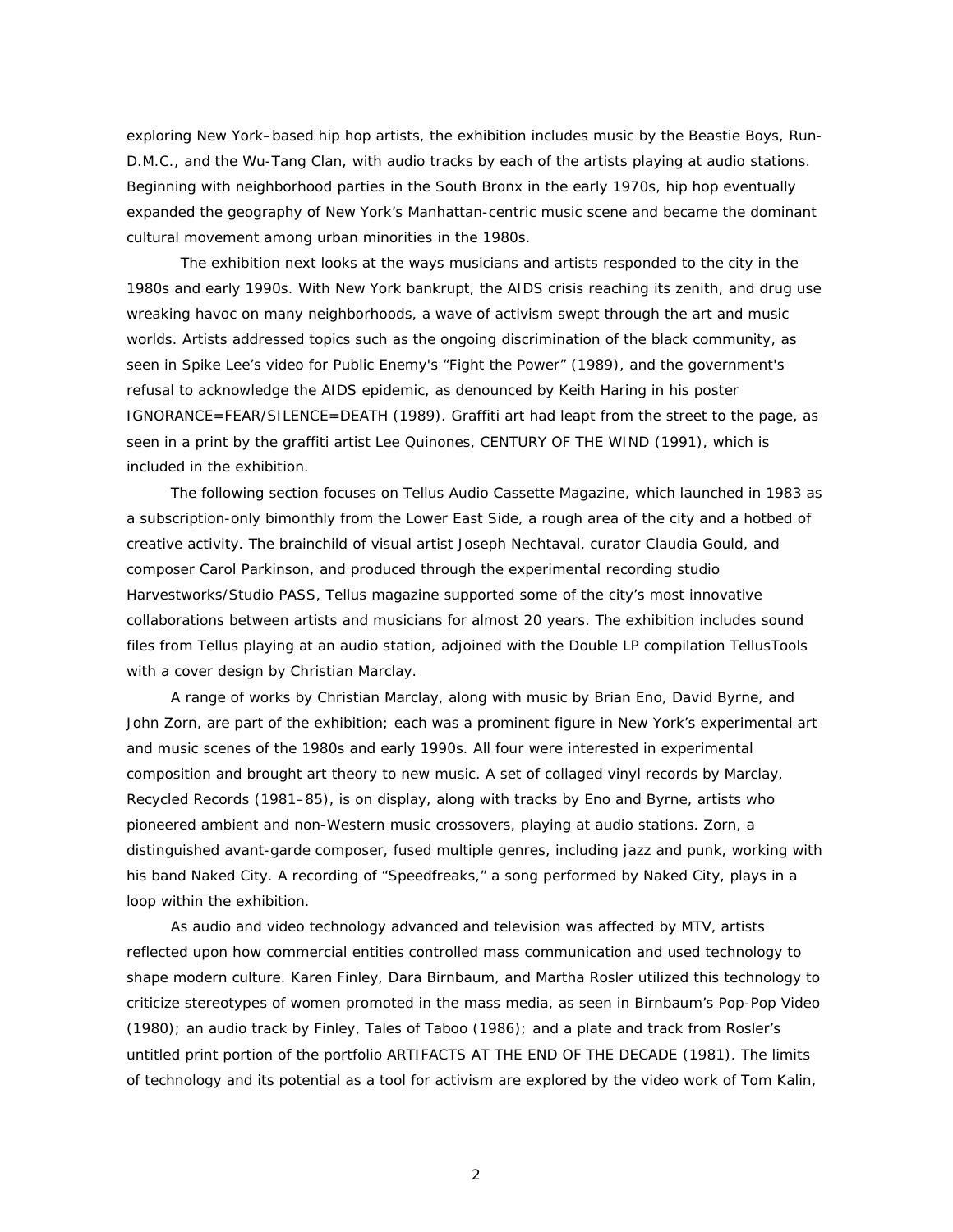John Kelly, and Bob Beck, including Kalin's video *Nomads* (1993), Kelly's video *Pass the Blutwurst, Bitte, #1* (1986), and Beck's video *Girlfriend in a Coma* (1980). The wide distribution possibilities that video offered (and their continuation in today's distribution through the Internet) are a cornerstone of Seth Price's practice. His video *NJS Map* (2001–02), which traces the genealogy of one period in pop music called "New Jack Swing," is related to his ongoing project *Title Variable,* comprising several music compilations and published articles investigating technology's impact on music production.

Four music videos projected in the following section exemplify the vigor and effort that were put into this new art form: Keith Haring making a hand-drawn, theatrical garment for Grace Jones in "I'm Not Perfect (But I'm Perfect for You)" (1986); Diamanda Galás channeling both performance art and goth metal for "Double-Barrel Prayer" (1988); Long Island–based duo Eric B. and Rakim's extensive sampling from James Brown awakening other hip hop interest in "The Godfather of Soul"; and the video for A Tribe Called Quest's "Scenario," highlighting the band's playful and humorous approach to hip hop.

After the second wave of the Feminist Movement in the United States in the late 1960s and 1970s, so-called third-wave Feminism emerged from its point of genesis, the riot grrrl capital Portland, Oregon, in the 1990s. Inspired by the ethos of DIY (Do-It-Yourself), young women formed impromptu punk bands; wrote, pasted together, and photocopied self-published zines; and created their own independent methods of distribution. Several examples of those zines are on view. Performance artist, filmmaker, and writer Miranda July founded Joanie 4 Jackie in 1995 as an informal organization and active network, compiling video chain letters that gave young women the courage and confidence to continue making movies; a related poster and zine are on view in the gallery. A recording by Le Tigre also plays at an audio station; the band fused New Wave, electronic dance music, and the angry punk sound of the riot grrrl era with humorous lyrics to confront such social ills as police brutality and Mayor Rudolph Giuliani's crackdowns in millennial New York.

In this era of genre-crossing, many musicians were active participants in the art scene, and vice-versa. Sonic Youth worked with artist Tony Oursler on the video for "Tunic (Song for Karen)" (1990), which plays on a monitor in the exhibition. Tony Conrad, a film, video, and sound pioneer and composer, formed the art band XXX Macarena with fellow artists Jutta Koether and John Miller. Conrad's video "In Line" (1986) is joined by a record sleeve from XXX Macarena. Fisherspooner, an electroclash performance duo that formed in 1998 and frequently performed in art galleries, skewered retro electropop and early Pet Shop Boys in their action-packed events, and the record sleeve from their album *#1* (2001) is on view.

The rise of computer culture and wider access to new technologies in the mid-1990s brought with it a host of new possibilities for artists to explore. The three interactive pieces on display are examples of how artists harnessed new tools to bring audiences into their work. Via an interactive CD-ROM, *Puppet Hotel* (1995), visitors have access to performance artist/composer

3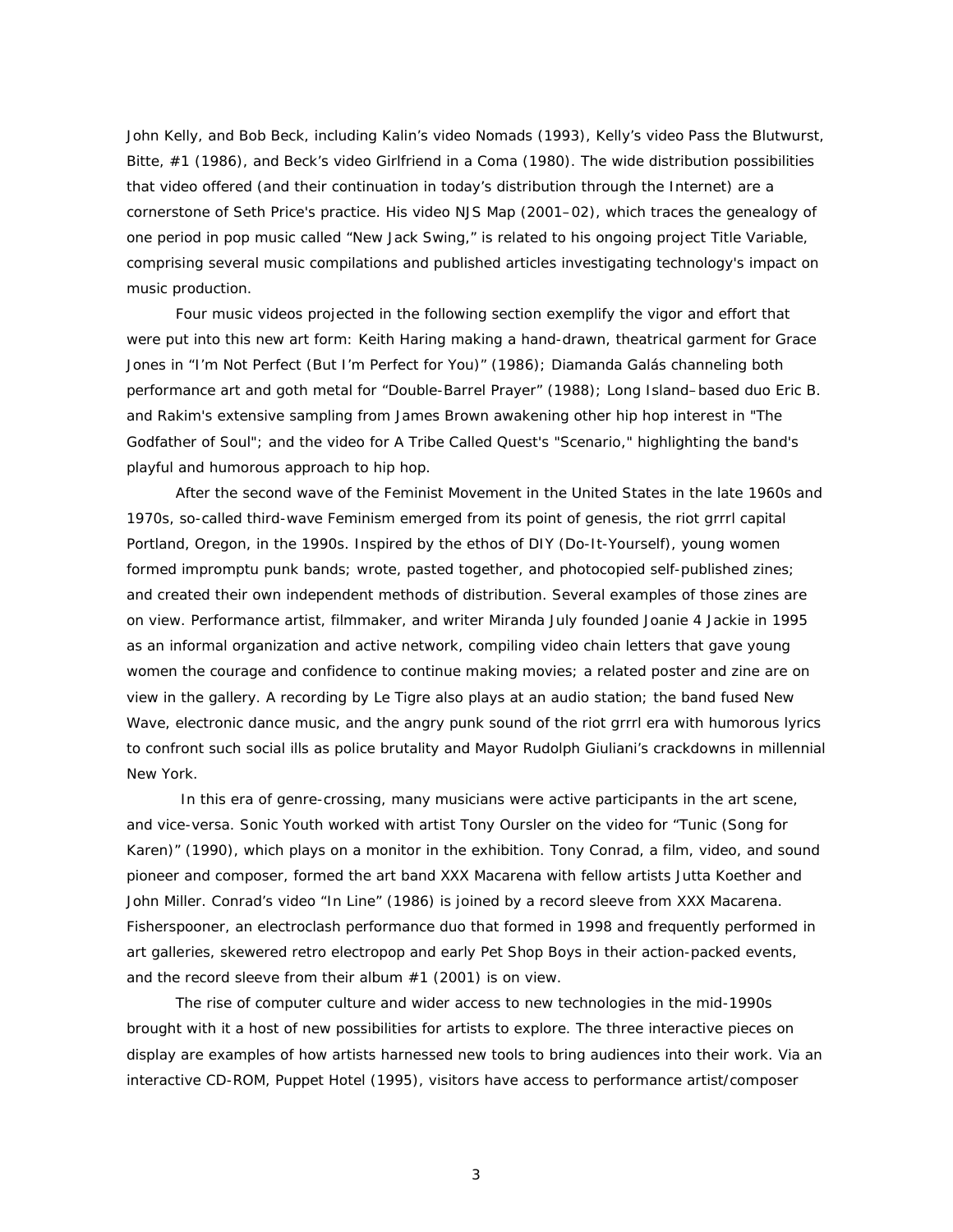Laurie Anderson's modified violins, and are invited to play a tune. A CD-ROM by the Residents, *Freak Show* (1994), makes the answering machines and private diaries tucked away in freak show performers' caravans available. In Perry Hoberman's *Faraday's Ghost* (2000), a bar code wand activates the distinctive sounds of everyday appliances—toasters, radios, and vacuum cleaners.

### **PUBLIC PROGRAMS:**

**Modern Mondays** 

# Monday, May 16, 2011

*Modern Mondays*, a weekly program that brings contemporary, innovative film and moving-image works to the public, provides a forum for viewers to engage in dialogue and debate with contemporary filmmakers and artists. On May 16, a conversation will be held with the interdisciplinary artist Karen Finley, discussing "Tales of Taboo" and how the worlds of music, art, and language have intersected in her practice. Inspired by the performances of Dead Kennedys as a student in San Francisco and by the lyrics and persona of Boy George later in New York, Finley honed her theatrical work on the same "alternative" stages as fellow downtown Manhattan artists and musicians. Finley will read from her latest book, *The Reality Shows*. **Tickets:** \$10 adults; \$8 seniors, 65 years and over with I.D. \$6 full-time students with I.D.

Organized by the Department of Film and the Department of Media and Performance Art. *Modern Mondays* is made possible by Anna Marie and Robert F. Shapiro. Additional support is provided by The Contemporary Arts Council of The Museum of Modern Art.

# **FILM PROGRAM:**

*Looking at Music 3.0*

In conjunction with the gallery exhibition of the same name, this series explores the influence of music on contemporary art practices, focusing on New York in the 1980s and 1990s and the birth of "remix culture." These films and videos examine the birth of hip-hop; new articulations of feminism in video chain letters, zines, and raucous art and music performances; AIDS activism in public service announcements, street posters, and concerts; the continued artistic development of music videos; and the rise of the digital domain, where sound and image acquired a curious parity as sampled bits of electronic information, raising the curtain on new creative possibilities. Organized by Barbara London, Associate Curator, Department of Media and Performance Art.

**Grrrl Love and Revolution: Riot Grrrl NYC**. 2010. USA. Directed by Abby Moser, Lucy Thane. From 1993 through 1998, Moser and Thane documented the underground feminist "riot grrrl" movement, a loose collection of bands and zines that used fiery rhetoric to address rape, domestic abuse, sexuality, and female empowerment. The film charts the development of riot grrrl in New York City over the course of three years. 30 min.

**Belladonna**. 1989. USA. Directed by Beth B, Ida Applebroog.

A chilling look at violence and the family, *Belladonna* includes recitations of statements by convicted child murderer Joel Steinberg and Nazi "death doctor" Joseph Mengele, and case studies from Freud's "A Child is Being Beaten." The readings are intercut with paintings by Applebroog, Beth B's mother. 25 min.

**Jollies**. 1990. USA. Directed by Sadie Benning.

Shot with a Pixelvision camera, Benning's short film is a chronicle of her crushes and kisses, tracing the development of her nascent sexuality. Addressing the camera with an air of seduction and romance, Benning allows the viewer a sense of her anxiety and delight as she comes to realize her lesbian identity. 11 min. Program 71 min.

Wednesday, March 2, 7:00 p.m., T2

Thursday, March 3, 4:00 p.m., T1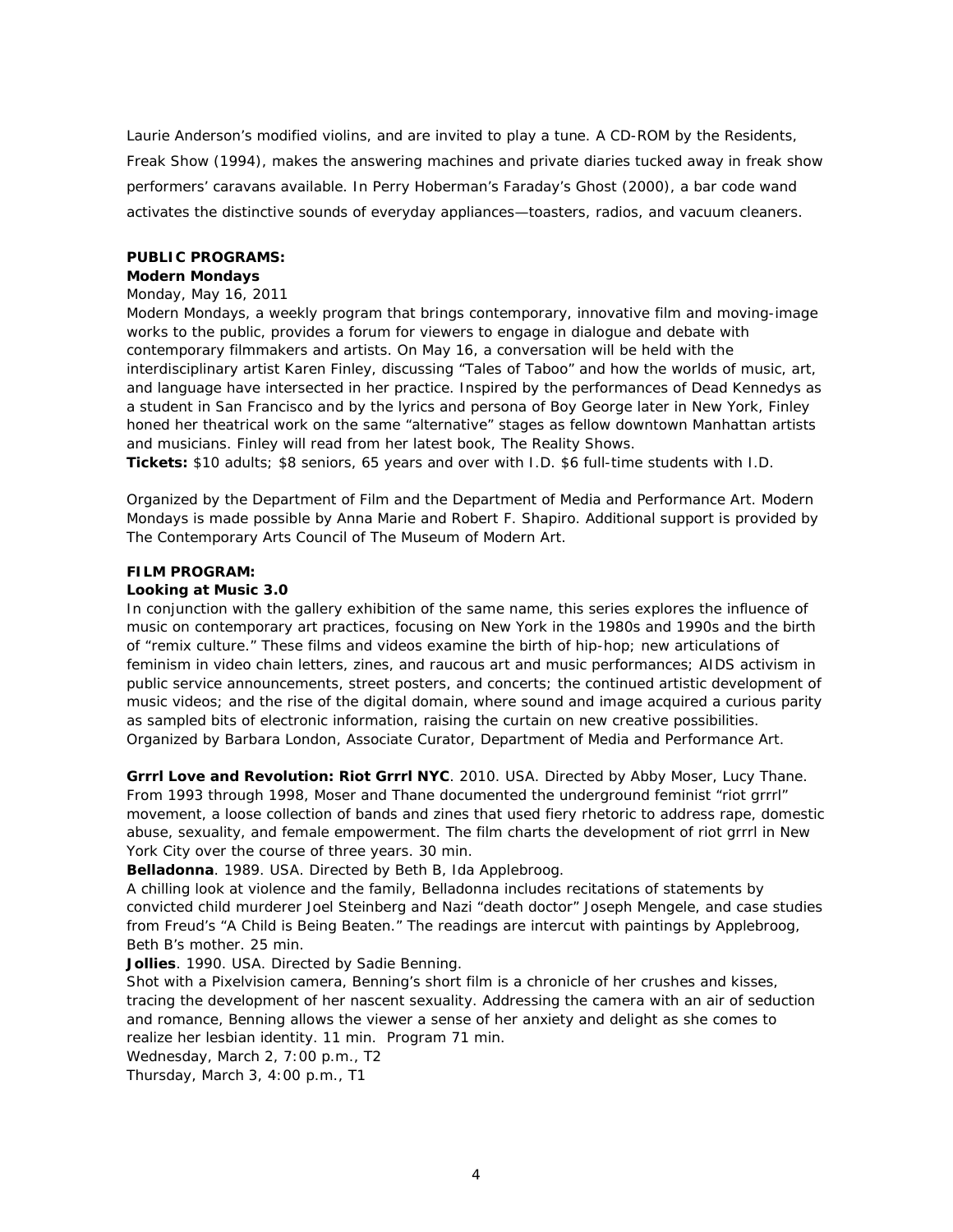**Krush Groove**. 1985. USA. Directed by Michael Schultz. With Run-D.M.C., LL Cool J, Jam Master Jay, Sheila E., Russell Simmons.

*Krush Groove* is a dramatized retelling of the early days of the influential music label Def Jam Recordings, and specifically producer Russell Simmons's decision to borrow money from a street hustler in order to press Run-D.M.C. records. Filmed in the Bronx in the mid-1980s and featuring an array of rap luminaries, Schultz's film captures a golden era of East Coast hip hop. 97 min. Friday, March 4, 4:00 p.m. T2

Sunday, March 6, 5:00 p.m. T2

**Instrument**. 1999. USA. Directed by Jem Cohen.

A collaboration between this fiercely independent filmmaker and the Washington D.C. band Fugazi, *Instrument* is a musical document of the band from 1987 through 1996. Portraying the musicians at work and hanging out, the film includes a wide range of materials, including concert footage, studio sessions, practice, touring, interviews, and close-up portraits of audience members from around the country. 115 min.

Friday, March 4, 7:00 p.m. T2 Saturday, March 5, 4:00 p.m. T2

**Puppet Show**. 1997. USA. Directed by Rita Ackermann. Cinematography by Chris Habib. Music by Thurston Moore, vocals by Kim Gordon.

While hidden from view, Ackermann manipulates her hand-painted, couture-outfitted puppets, acting out the story of a young woman struggling to make ends meet in the big city. This short documents the show's only performance, at the Learning Alliance in New York. 16 min. **Some Kind of Loving (Joanie 4 Jackie Co-Star Tape #3).** 2000. USA. With videos by Karen Yasinsky, Jane Gang, Jennifer Reeder, Stephanie Barber, and Peggy Ahwesh.

In 1995, Miranda July founded Joanie 4 Jackie, an alternative video distribution network for women moviemakers. For *Co-Star Tape #3*, artist Astria Suparak selected the work of five women artists who explore the representation and cultural codes of female desire and sexuality. 60 min. Saturday, March 5, 7:30 p.m. T2

Monday, March 7, 4:00 p.m. T2

**Wigstock: The Movie**. 1987. USA. Directed by Tom Rubnitz.

Documenting an early installment of the famous New York drag festival, this video was shot a decade before Rubnitz's celebrated feature-length documentary on the same subject. Presenting the Wigstock festival during its original Tompkins Square Park era, the video combines live performance footage and off-stage interviews. 20 min.

**Making the Scene**. 1985. USA. Directed by Kim Gordon. Edited and photographed by Tony Oursler.

Gordon's short documentary captures life at the West 21 Street incarnation of Danceteria, the first club in Manhattan to play videos and have two separate DJs perform nonstop for 12 straight hours. 11 min.

**This Is a History of New York**. 1988. USA. Directed by Jem Cohen.

Composed entirely from documentary street footage, Cohen's experimental film takes viewers through New York City, from prehistoric times to the Space Age. 20 min.

Program 51 min.

Sunday, March 6, 2:00 p.m. T2 Thursday, March 10, 4:00 p.m. T2

**The Feeling of Power**. 1990. USA. Directed by Robert Beck. Music by Stephen Vitiello, Shin Shimokawa.

A powerful collage of images and music, *The Feeling of Power* compares the "facts" captured by the camcorder with facts about the history of AIDS. This compelling call to action indicts the